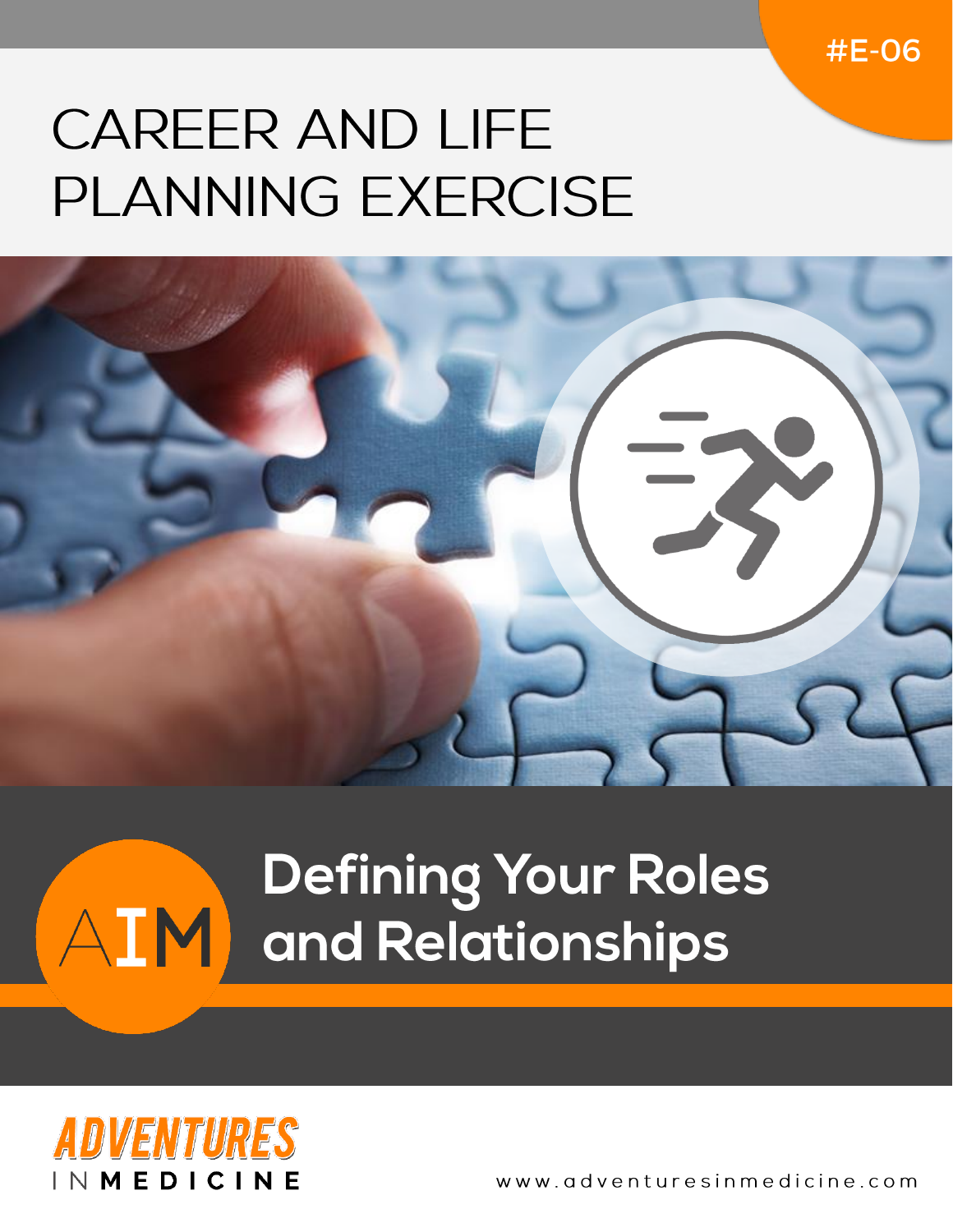# **Defining Your Roles** and Relationships

Perception is everything! Are you being perceived the way you want to be?

When it's all said and done, how will your peers, friends, family, employers, colleagues, and others describe you? This exercise will help you explore the type of person you want to be in your various life roles.

### **Objectives:**

By the end of the exercise, the participant will be able to:

- $\triangleright$  Identify the qualities and characteristics that they would like to be described in their various life roles.
	- $\triangleright$  (Optional) Explore how you are perceived by people in your various life roles to ensure your perception matches their reality.
	- $\triangleright$  Create a document that you can periodically revisit to evaluate your progress and direction.



CAREER AND LIFE PLANNING EXERCISE

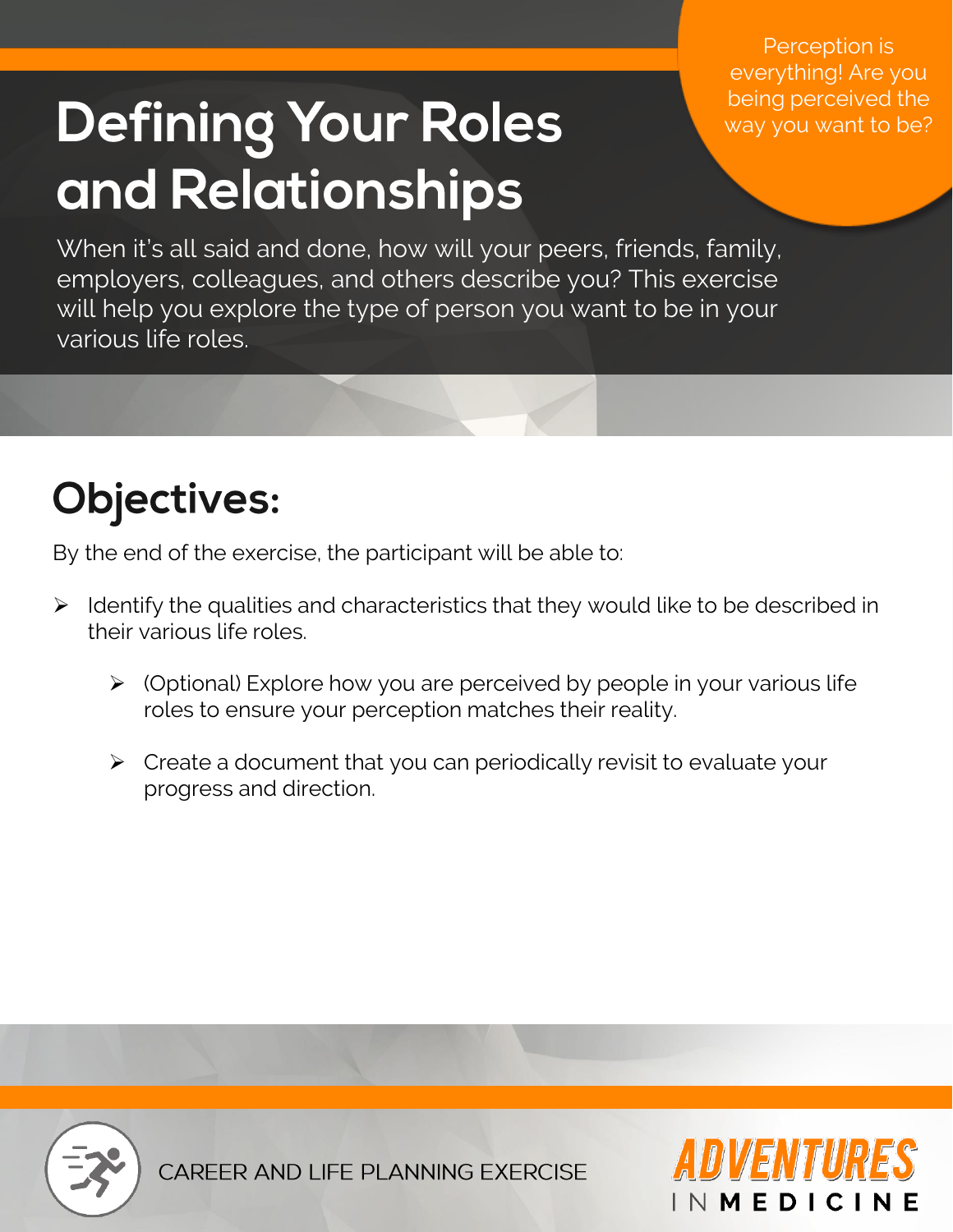#### **Defining Your Roles and Relationships**

#### **How to Use This Tool:**

- 1. Consider the life role category and identify the qualities and characteristics you would like to be known by in that life role by the people you would engage.
- 2. (Optional) You may chose to have people you engage within your life roles by having them describe how you are perceived. Do not do this unless you are prepared to hear what could be hard truths. Remember, this would be meant to help you, but the truth can hurt when it does not meet your expectations.
- 3. If you elect not to engage others, you can fill out another form yourself, by placing yourself in the shoes of someone from each of your life roles and completing the exercise through the lens of their eyes. Be honest about how they might be perceiving you.
- 4. Repeat this process periodically or revisit your documents to see if you are on track.

#### **Related Resources**

To view resource, click on the desired Title or go to [physiciancareerplanning.com](http://physiciancareerplanning.com/) and type in the desired title or Resource No. into the "Enter Keyword" field and click search.

| trinitzi                                        | <b>RESOURCE NO.</b> |
|-------------------------------------------------|---------------------|
| Defining Your Values and Life Purpose Statement | $E-34$              |
| <b>Assessing Your Family Needs</b>              | $E-15$              |
| <b>Evaluating Your Needs, Wants and Dreams</b>  | $E-14$              |

| N **M E D I C I** 



CAREER AND LIFE PLANNING EXERCISE